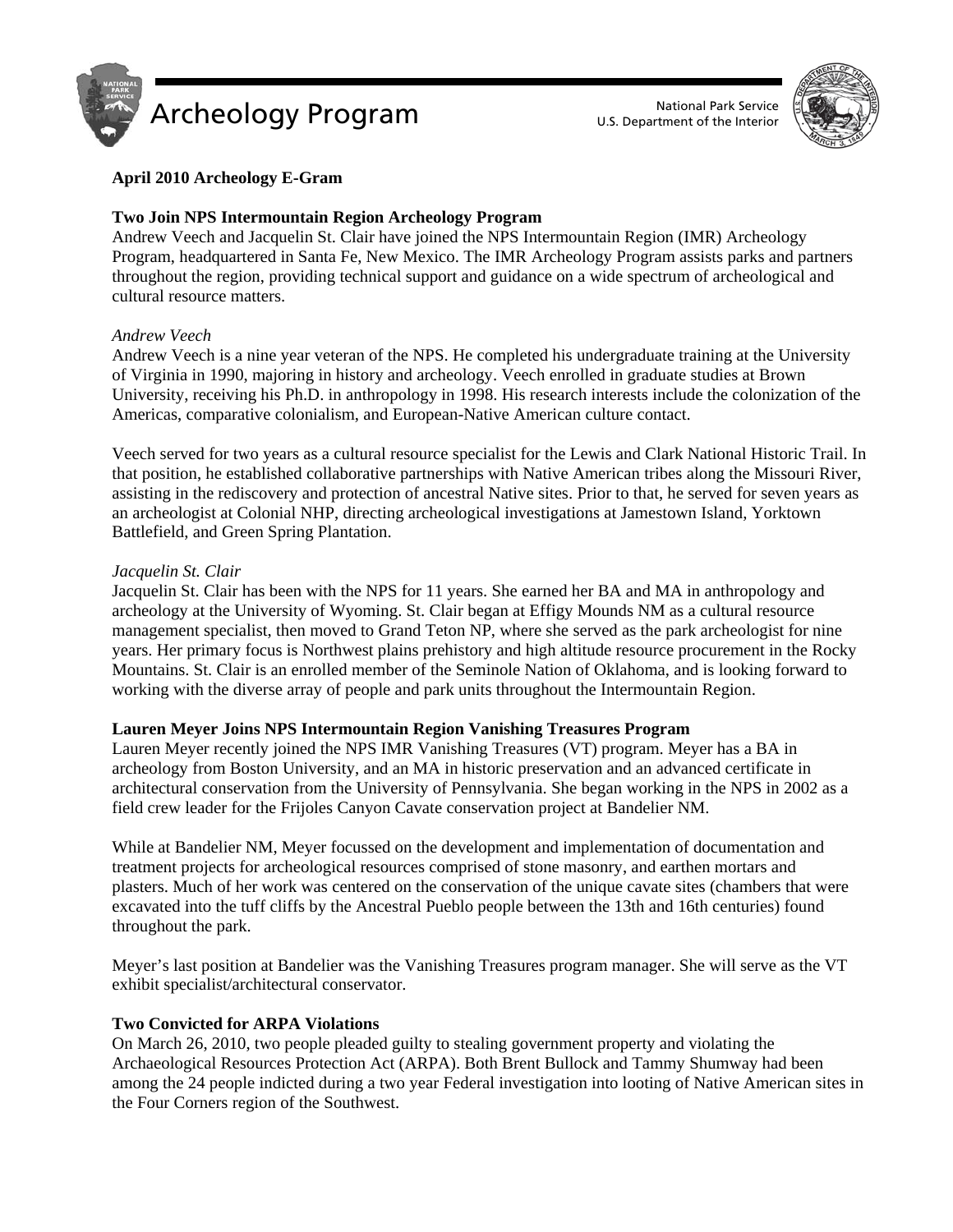Bullock sold several ancient Indian items to an undercover agent in 2007, including a blanket fragment for \$2,000 and a hoe-like tool for \$500, according to court documents. He also offered to sell several ceramic figurines taken from BLM land. Federal investigators said Bullock acknowledged to the informant that the items came from public land in Utah but filled out paperwork saying they were from private land in Colorado. Shumway, who introduced Bullock to the informant, was charged because she aided and abetted the deals, and signed a falsified paper about the items' origin as a witness.

In U.S. District Court, Bullock and Shumway acknowledged they knew the items had been illegally dug up from public land in Utah. As part of a plea bargain, they each pled guilty to one count of trafficking in stolen artifacts and theft of government property. Prosecutors agreed to seek a reduced sentence.

To read more about the Federal investigation, go to the June 2009 Archeology E-Gram.

## **Native American Petroglyphs Vandalized**

A 20 year old man suspected of vandalizing petroglyphs in Grapevine Canyon was cited by rangers at Lake Mead NRA on March 19, 2010. He and a 13 year old boy were reported to have been shooting paintballs in the area. At least four petroglyph panels and numerous rock faces were defaced with paint. A caller to 911 reported that there were kids in the canyon shooting paintballs. Park rangers responded and contacted the man at the Grapevine Canyon trailhead parking lot. A preliminary investigation led them to suspect that he was responsible for the red and green paint splatters in the canyon. The man was issued citations for defacing/disturbing an archeological resource, using and discharging a weapon, littering and vandalism. He was released but will be required to appear before a Federal magistrate. The NPS is coordinating the clean up with area tribes.

## **NPS Archeologists Meet at the Society for American Archaeology Meeting**

NPS archeologists from several parks, regions, and WASO met before the Society for American Archaeology conference in St. Louis, Missouri on April 13 and 14, 2010, for the first time since 2005. The meeting provided an opportunity for a cross-section of NPS archeologists to interact and attend the conference. Participants heard updates and discussed topics including FMSS/ Maintained Archeological Sites, climate change, budget, and ASMIS. Regional and WASO updates included staffing issues, notable projects, and concerns of note. Mark Lynott, Midwest Regional Archeologist, organized the meeting.

# **Archeological Survey of Palo Alto BNHP**

Between February 20 and March 3, 2010, NPS archeologists from the Southeast Archeological Center (SEAC), NPS VIP archeologists, and 30 volunteers wielding metal detectors joined company to conduct archeological survey of portions of the core battlefield area at Palo Alto BNHP.

Volunteer metal detector experts from as far away as Georgia and Florida joined local volunteers with experience in Mexican war sites to systematically cover approximately 100 acres of the battlefield in an effort to define battle lines and troop movements, and to reconcile the physical evidence with historic accounts. Over 1,100 volunteer hours were contributed to the project. All items were mapped by GPS and carefully bagged for later stabilization and preservation. Close to 700 battle-related artifacts were recovered.

Rolando Garza, archeologist and chief of resources management at Palo Alto BNHP, and SEAC archeologist John Cornelison manage the project. Archeologists IMR, GIS specialists from the cultural resource GIS program in Washington, DC, and a crew of archeologists from SEAC participated in the survey.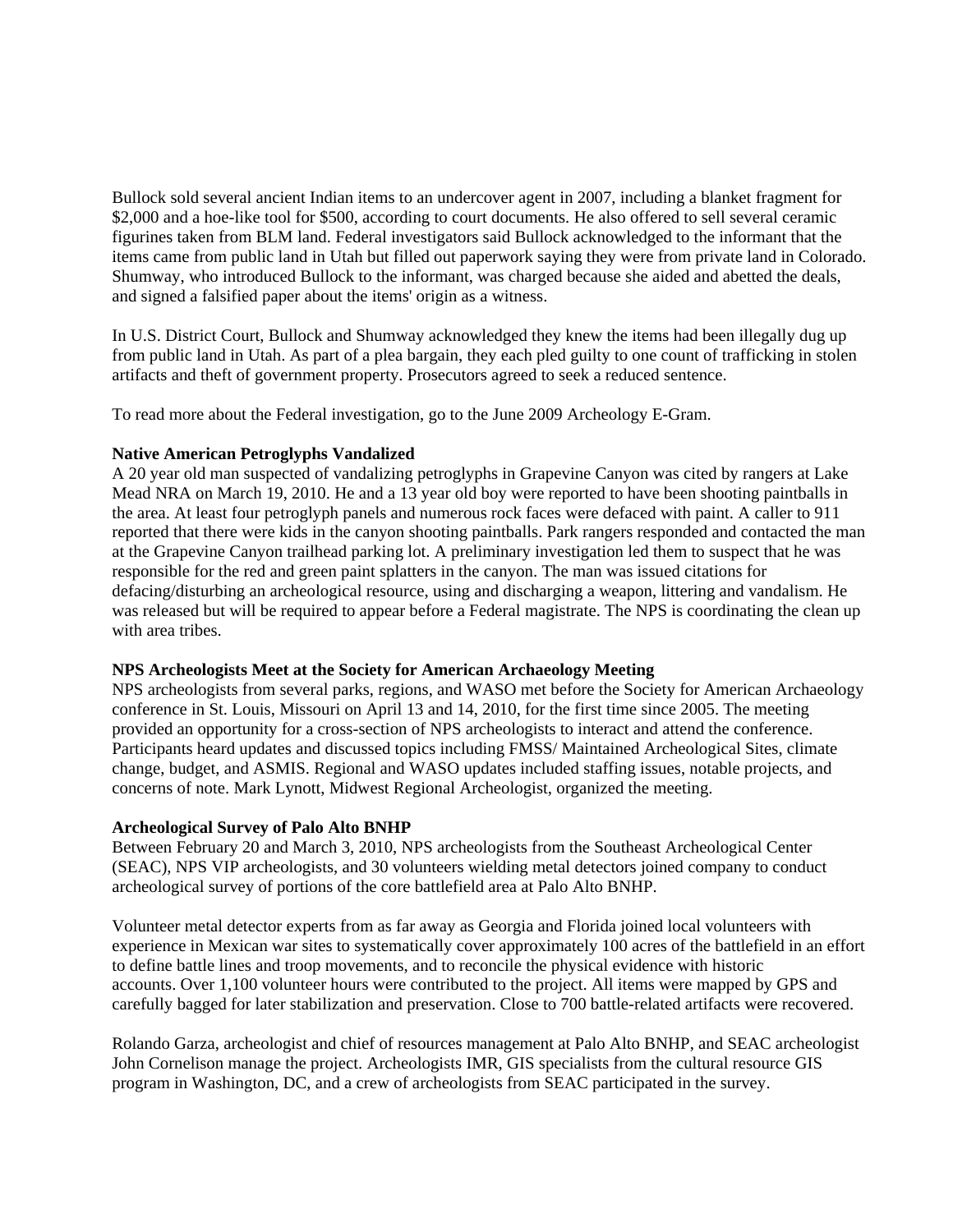The 2010 field investigation is the first of three field seasons aimed at a comprehensive survey of the core area of the battlefield. The project was funded through the NPS cultural resources preservation program. The information gained from these investigations will greatly enhance the park's knowledge of how the battle unfolded, providing the ability to more accurately interpret the battle and preserve the site for the education and enjoyment of future generations.

#### **Archeological Exhibits Bring Story of Pueblo in Grand Canyon NP to Life**

Grand Canyon National Park staff recently completed installation of five new wayside exhibit panels at Bright Angel Pueblo, an archeological site located within the inner canyon at the mouth of Bright Angel Creek directly adjacent to Phantom Ranch. The new exhibit panels share the story of the Ancestral Puebloan people who once lived in the Grand Canyon and surrounding area. According to park exhibit specialist Jennie Ibrinck, creating the exhibits at the site was "essential to interpreting the human history of the Grand Canyon."

Today, the Grand Canyon holds deep cultural and spiritual connections for at least 11 Native American tribes. Modern Puebloan peoples such as the Hopi of Arizona and the Zuni and Rio Grande tribes of New Mexico are the descendents of early residents, and their oral histories and traditions are often used by archeologists as a starting point for understanding the meanings of the artifacts they find at sites like Bright Angel Pueblo. As a result, tribal consultation played a significant role in the exhibit planning and design process. Hopi cultural resources consultant Lyle J. Balehquah joined park staff in researching, planning and writing the text for the exhibits.

For more information about Grand Canyon NP, go to www.nps.gov/grca/

## **NPS Public Engagement in Science and History**

April 17-25 was National Park Week, and many parks around the country held special events. Public events days in park units are an excellent venue for providing information about archeology and archeological stewardship. Hands on activities and re-enactors engage learners of all ages! Here are three examples of ways that parks celebrated National Park Week.

*Ninety Six NHS, South Carolina, Celebrates Lifeways of the Cherokee Indians and Colonial Settlers*  Ninety Six NHS held Lifeways of the Cherokee Indians and Colonial Settlers April 10 and 11, 2010. The park features two Revolutionary War battlefields, the original 1781 Star Fort, and an authentic 1787 log cabin.

About 500 visitors witnessed scenes at Ninety Six NHS that have not been seen in a long time: Cherokee dancing and basketmaking, children playing colonial games, and muskets firing across the battlefield. Visitors listened to colonial period music, talked with historic re-enactors portraying trader Robert Gouedy and colonial families, and enjoyed battlefield walks. They were also treated to a walking tour of the Cherokee Path, which is rarely open to visitors. The swivel gun was fired from the Stockade Fort and muskets fired on the 1775 battlefield, as visitors learned about the history of Ninety Six before the American Revolution.

To learn more about Ninety Six NHS, go to www.nps.gov/nisi/

#### *Richmond NBP Commemorates Civil War and Emancipation Day*

Richmond NBP commemorated the Civil War and Emancipation Day by offering demonstrations of 19<sup>th</sup> century weaponry, living history encampments, and walking tours on April 17, 2010.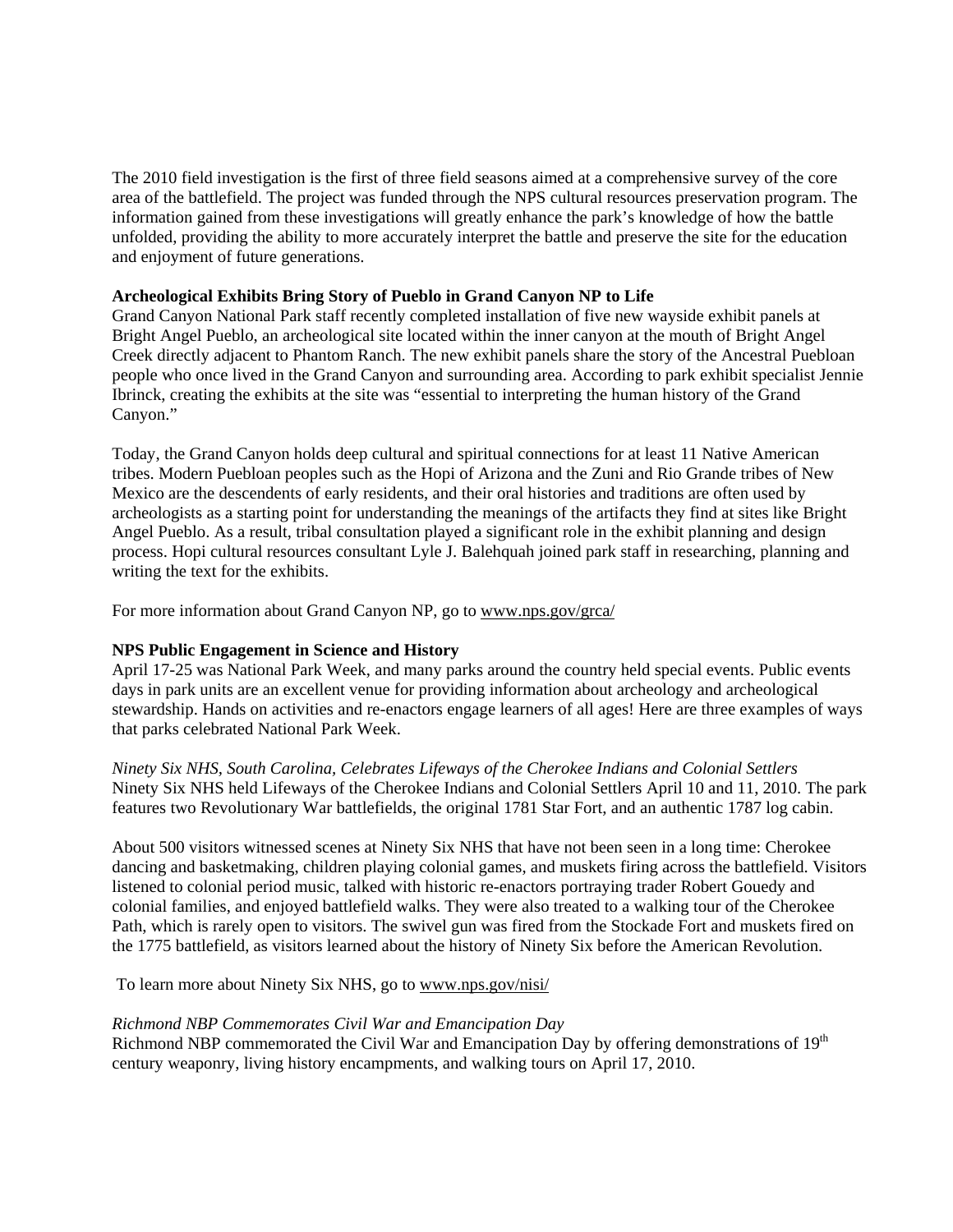Richmond National Battlefield Park encompasses lands that witnessed four significant campaigns of the Civil War: the naval engagement at Drewry's Bluff on May 15, 1862; the Seven Days' Battles in June and July 1862; the Overland Campaign of 1864; and the Richmond-Petersburg Campaign, which lasted from the autumn of 1864 to April 2, 1865. In all, 13 units make up Richmond NBP, which preserves the historic ground on which these military campaigns were conducted, as well as sites associated with the experiences of civilians living in the capital of the Confederacy.

For more information about Richmond NBP, go to www.nps.gov/rich/.

#### *Santa Monica Mountains NRA Celebrates First Annual Park Science Festival*

Nearly 3,000 residents from the greater Los Angeles region attended the first annual Santa Monica Mountains NRA Science Festival on April 16 and 17, 2010. In addition to families and organized school trips, nearly 30 community centers and other local organizations took part in the daytime and evening festivities. The park estimates that half of the attendees were first time visitors to the park.

The festival was envisioned to give southern California residents an opportunity to explore a nearby national park, to engage in scientific discovery, and to become familiar with the recreational offerings in the mountains. Visitors took advantage of lectures on archeology and mountain lion research, English/Spanish bilingual walks, nighttime trail hikes, owl banding, a bug show, and numerous hands on science stations.

Partners for the event included the Natural History Museum of Los Angeles County, California State Parks, and the US FWS. A partnership with the organization Transit to Trails provided buses that allowed school and community groups to come to the park in large numbers. The park's Mounted Volunteer Patrol Unit and students from the SAMO Youth outreach program also engaged with the public and offered many fun science activities.

## **Fort Vancouver NHS Offers Historic Archeology Field School**

The NPS; Portland State University; Washington State University, Vancouver; Northwest Cultural Resources Institute; and Fort Vancouver National Trust are cooperating to offer a field school in historical archeology at Fort Vancouver NHS and Lava Beds NM from June 15-July 31, 2010**.** 

Fort Vancouver NHS is an unparalleled archaeological laboratory, comprising the remains of Fort Vancouver, the circa 1825-1860 regional headquarters and supply depot for the Hudson's Bay Company, and Vancouver Barracks, the first (circa 1849-1946) permanent U.S. Army post and command center in the Pacific Northwest. This year's field school will explore the associated multicultural village, "Kanaka Village". It was the largest settlement in the Pacific Northwest in the 1830s and 1840s. The village housed people from all over the world and the Pacific Northwest, including Native Hawaiians, African Americans, the Métis, and people of many different American Indian tribes.

In the latter portion of the course, the school will move to Lava Beds NM, to assist in the survey of Modoc Indian War fortifications. This 1872-1873 war was the longest and most expensive  $19<sup>th</sup>$  century military conflict in California.

For more information, go to www.nps.gov/fova/historyculture/2010-public-archaeology-field-school.htm Applications for the field school are due May 7, 2010.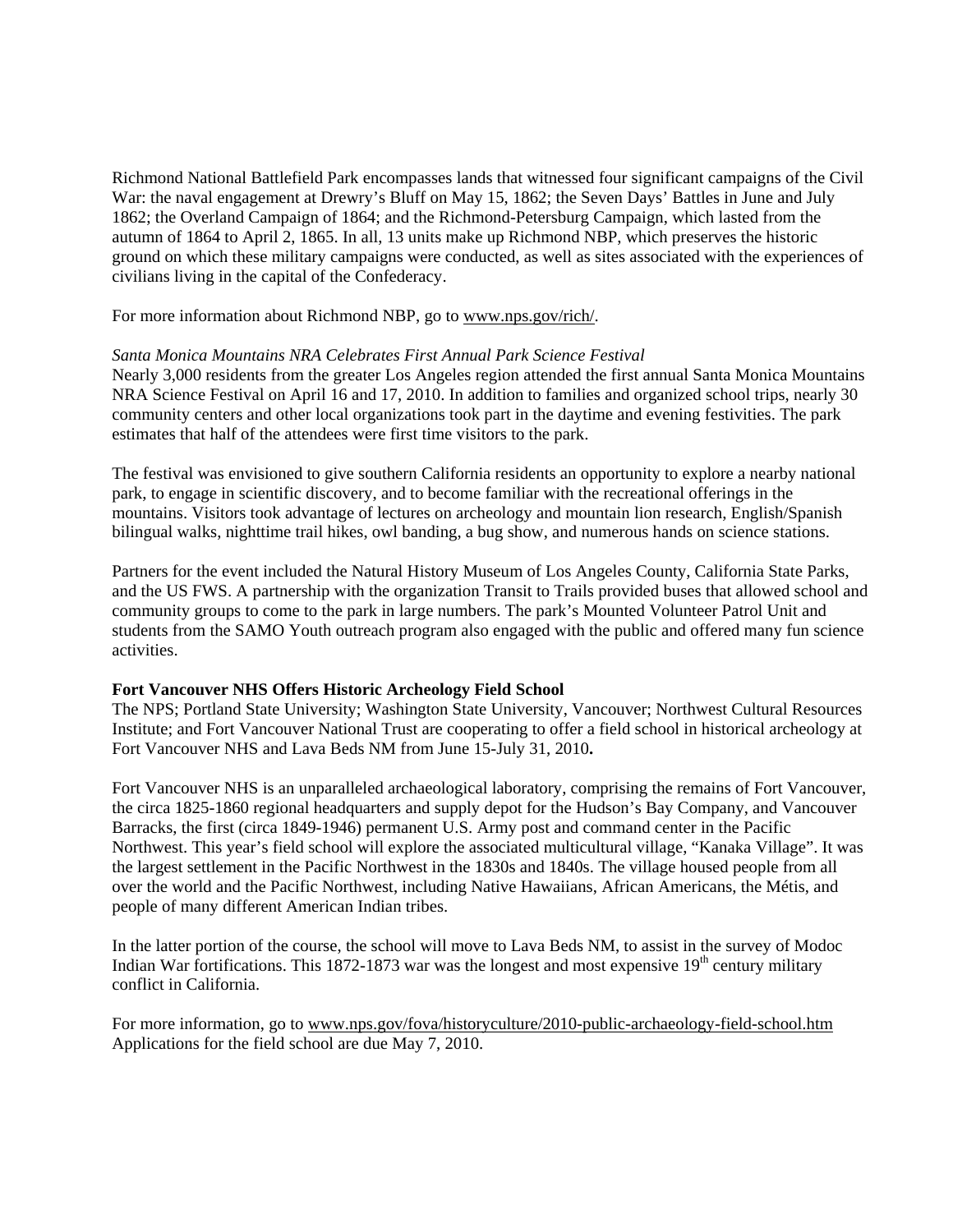#### **ACHP Preparing Principles on Tribal Consultation**

Federal agencies are required to engage in regular and meaningful consultation and collaboration with tribal officials in the development of Federal policies that have tribal implications. Consultation is a critical ingredient of a sound and productive government to government relationship. To assist Federal agency officials in carrying out these duties, the Advisory Council on Historic Preservation (ACHP) has developed principles to guide consultation. These principles were prepared by the Consultation Committee of the Interagency Working Group on Indian Affairs (IWGIA), an informal, government-wide group of Federal agency representatives who work with tribal governments. They summarize key elements in President Obama's Memorandum of November 5, 2009, and President Clinton's Executive Order 13175 of November 6, 2000. The principles will soon be posted on the ACHP website.

**Contact:** Lydia Kachadoorian, Program Analyst/FEMA Liaison to the Gulf Coast, 202-606-8518

#### **Apply Now to Become a Preserve America Steward**

The next quarterly deadline for submitting applications to the Preserve America Stewards program is June 1, 2010. Preserve America Stewards is a Federal program which recognizes organizations and agencies that successfully use volunteers to help care for our historic properties. Preserve America Stewards receive a designation letter and certificate of recognition signed by First Lady Michelle Obama. Non-profit organizations, government entities (Federal, State, local, or Tribal), and businesses are eligible to seek designation for their programs.

A number of Preserve America Stewards have been recognized for their volunteer archeological site survey, monitoring, and interpretive work. In the Southwest, designated Stewards include New Mexico SiteWatch, the Kaibab Vermilion Cliffs Heritage Alliance, the Chimney Rock Interpretive Association, the San Juan Mountains Association, the Southern Nevada Agency Partnership, and the Public Lands Institute, UNLV. The Alutiiq Museum in Alaska has been designated, as has Bateaux Below, Inc., which works to preserve shipwrecks in New York's Lake George. Also, the U.S. Forest Service has been designated as a Preserve America Steward for its Passport in Time Program.

Preserve America Stewards is administered by the Advisory Council on Historic Preservation and the Department of the Interior. An application form and further information are available at http://www.preserveamerica.gov/.

#### **Army Corps of Engineers Opens Veterans Curation Program Archeology Laboratories**

The US Army Corps of Engineers has opened three laboratories for training veterans to manage archeological collections. The Veterans Curation Program (VCP) provides veterans with opportunities to receive competitive pay while learning new job skills through technical training in a peer-to-peer veterans' environment. Veterans learn technical skills including computer data base management, records management, processing and curation of archeological collections, and photographic and scanning technologies.

VCP, brainchild of Corps archeologist Sonny Trimble, is funded with American Recovery and Reinvestment Act (ARRA) funds. Project managers Brockington and Associates received a partnership commendation from the Advisory Council on Historic Preservation (ACHP) in 2009 for its work on the VCP. The council also recognized the U.S. Army Corps of Engineers, St. Louis District, with the Chairman's Award for Federal Achievement for innovative programs, including the VCP, funded under ARRA.

The laboratories are located in Augusta, GA (open in 2009); St. Louis, MO, where the Corp's Center of Expertise for Curation and Management of Archeological Collections is located (open in 2009); and